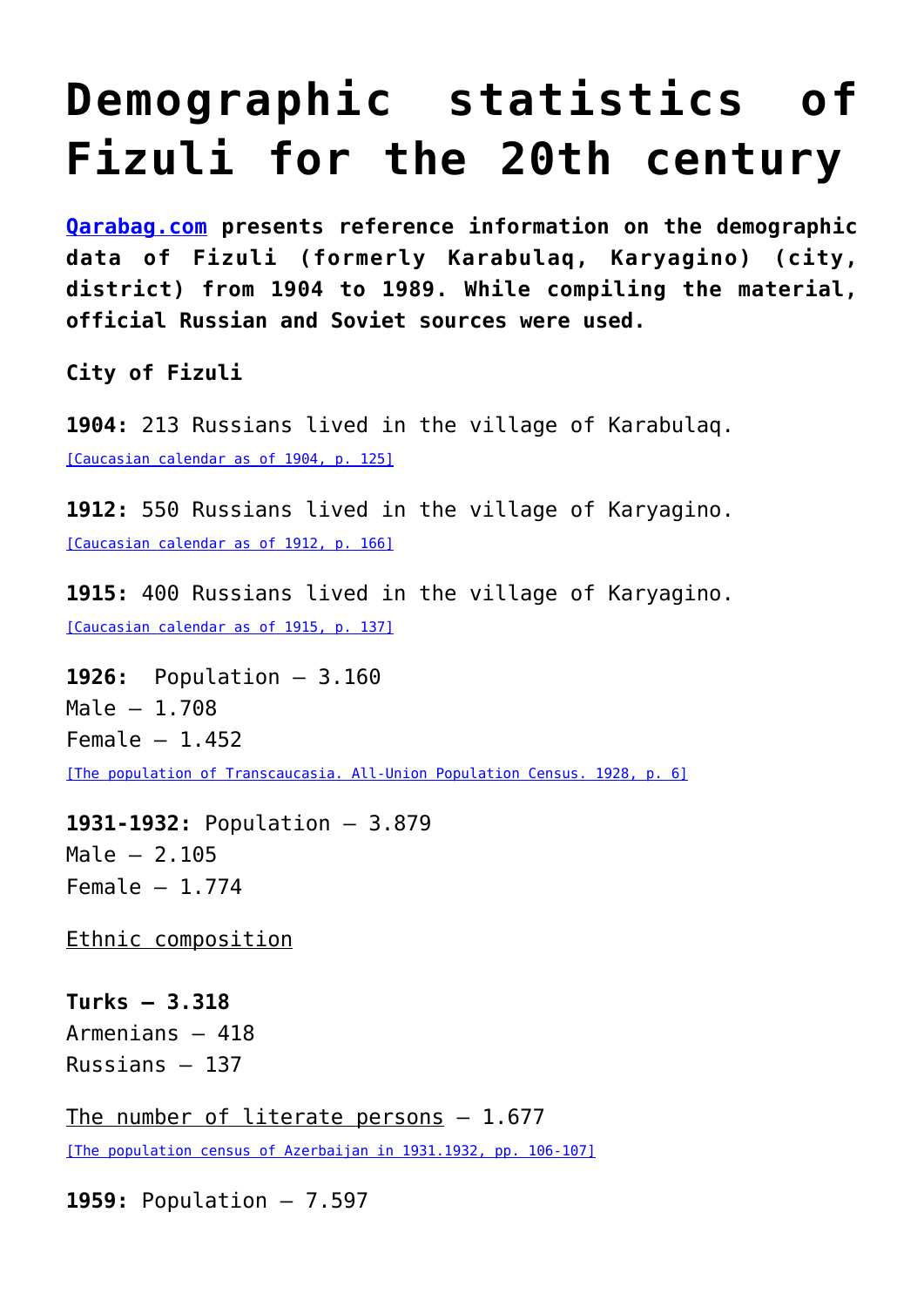Male – 3.633 Female  $-3.964$ [\[All – Union Population Census of 1959\]](http://www.demoscope.ru/weekly/ssp/ussr59_reg2.php)

**1979:** Population – 13.201 Male – 6.655 Female  $-6.546$ [\[All-Union Population Census of 1979\]](http://www.demoscope.ru/weekly/ssp/ussr79_reg2.php)

## **Fizuli district**

**1931-1932:** Population -33.181 Male – 16.981 Female – 16.200

Ethnic composition

**Turks** – **32.281** Armenians – **195** Russians – **398**

The number of literate persons - 6.225 [\[The population census of Azerbaijan in 1931.1932, pp. 210-211\]](http://www.demoscope.ru/weekly/ssp/ussr79_reg2.php)

**1939:** Population – 43.487 Male – 22.695 Female – 20.792 [\[All – Union Population Census of 1939\]](http://www.demoscope.ru/weekly/ssp/rus_pop_39_2.php)

**1970:** Population – 67.397 Male – 32.959 Female – 34.438

[\[The number of the actual population of cities, urban-type settlements, districts and district](http://www.demoscope.ru/weekly/ssp/ussr70_reg1.php) [centers of the USSR according to the census data as of January 15, 1970 for republics,](http://www.demoscope.ru/weekly/ssp/ussr70_reg1.php) [territories and regions \(except the RSFSR\)\]](http://www.demoscope.ru/weekly/ssp/ussr70_reg1.php)

**1989:** Population – 89.417 Male – 43.760